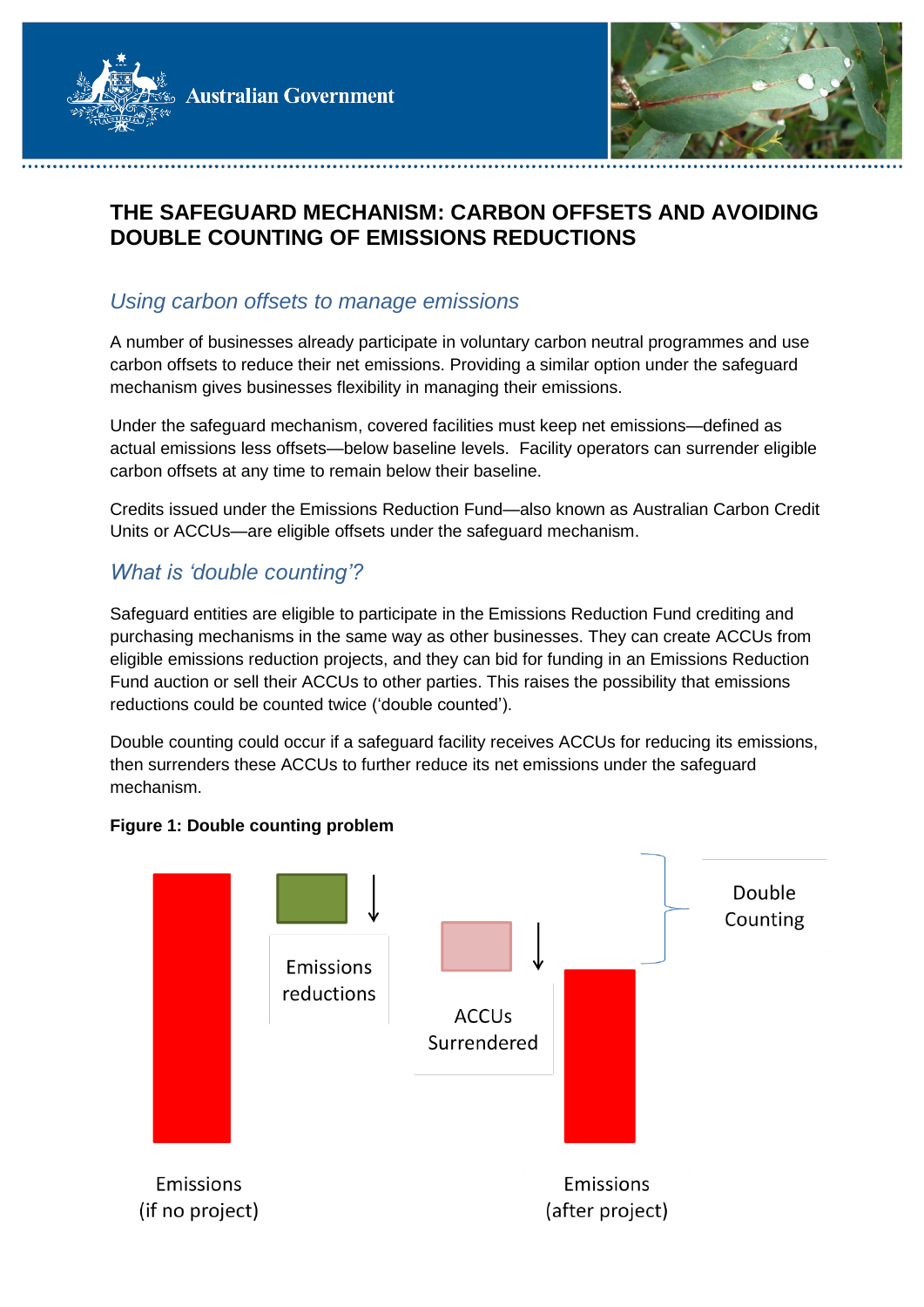In this way, each tonne of emissions reduction could be counted twice. First, when the actual reduction in emissions occurs. Then again when the ACCUs are surrendered and deducted from the net emissions number of the facility.

Double counting could also occur if a safeguard facility receives ACCUs for reducing emissions and sells them to another safeguard entity for use as an offset. The emissions reduction is counted twice, because it reduces emissions at both facilities—the first facility's actual emissions fall, while the second facility uses the ACCUs to offset its emissions.

# *How is 'double counting' prevented?*

To ensure that facilities covered by the safeguard mechanism can participate in the Emissions Reduction Fund, the potential double counting issue has been addressed.

The Emissions Reduction Fund legislation ensures that emissions reductions are not counted more than once by adding ACCU's issued for emissions reductions at a facility back on to that facility's net emissions.

If the facility uses the ACCUs as an offset under the safeguard mechanism, the facility's net emissions are correspondingly reduced.





ACCUs issued are added to the emissions number in the relevant financial year.

The emissions number is then reduced when the ACCUs are surrendered or sold to the Government under an ERF contract.

There are two ways that ACCUs can be used as offsets to reduce the net emissions at a facility.

1. A facility can **surrender** ACCUs to the Government as an offset under the safeguard mechanism. The reduction in net emissions will occur at the facility that surrenders the ACCUs. For example, if the ACCUs are sold to a second facility covered by the safeguard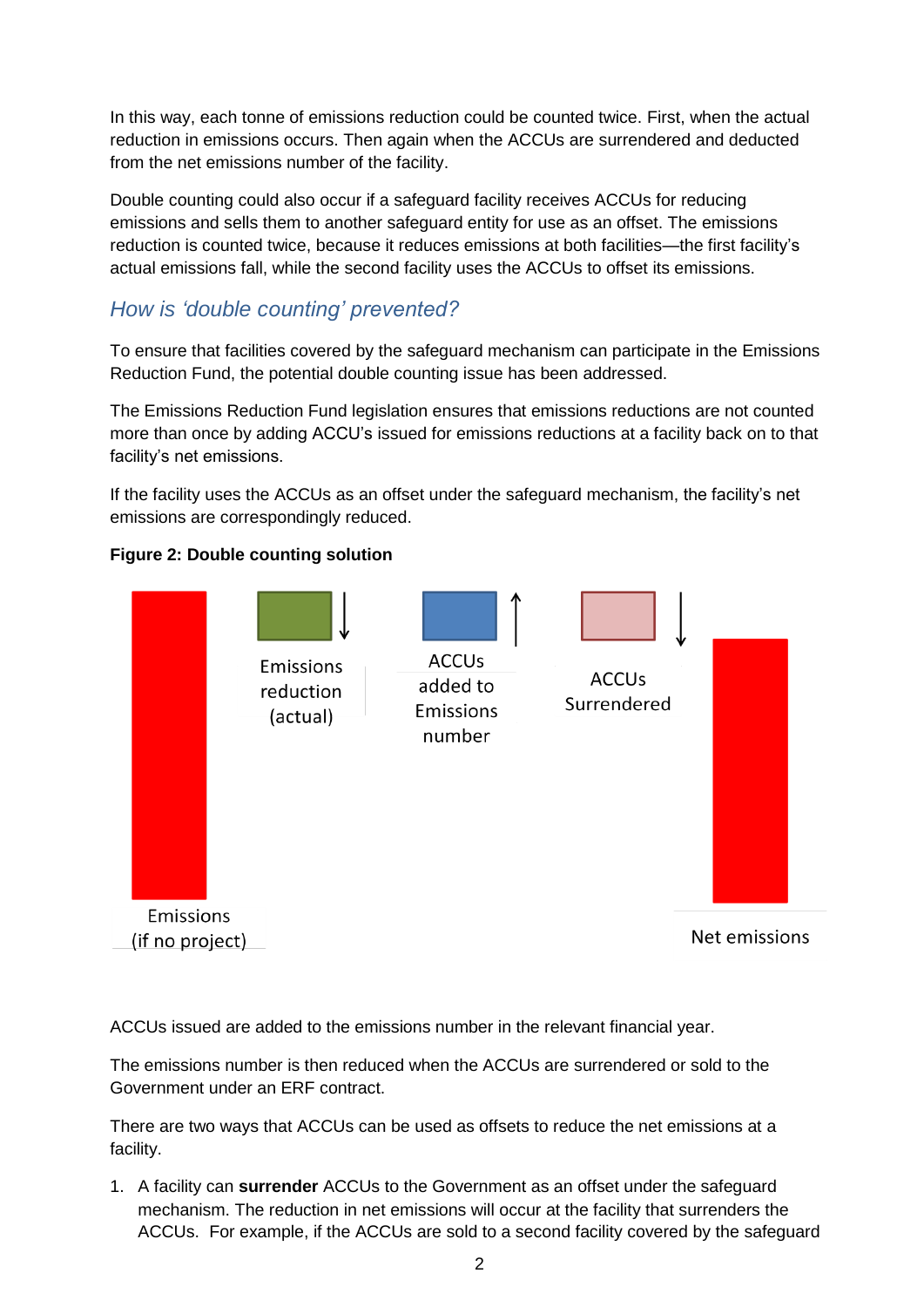mechanism and that facility surrenders them to the Government, the ACCUs would offset the net emissions from the facility that surrendered them, not the facility that generated them.

2. Alternatively, ACCUs can be **sold to the Government under an Emissions Reduction Fund contract**. The reduction in net emissions will occur at the facility that generated the ACCUs, regardless of whether the ACCUs were sold to the Government by the facility itself or by another party.

### *Examples*

**Scenario 1:** *Safeguard facility undertakes Emissions Reduction Fund project to return emissions to baseline levels*

Safeguard facility A has a baseline of 205,000 t  $CO<sub>2</sub>$ -e and emissions of 210,000 t  $CO<sub>2</sub>$ -e.

Facility A decides to undertake an Emissions Reduction Fund project to return its emissions to baseline levels and successfully bids for funding in an Emissions Reduction Fund auction. The project reduces facility emissions by  $5,000$  t  $CO<sub>2</sub>$ -e and the Clean Energy Regulator issues 5,000 ACCUs to the operator.

Facility A's actual emissions have fallen to 205,000 t  $CO<sub>2</sub>$ -e. To avoid double counting, facility A's net emission number is increased by 5,000 when the ACCUs are issued. This means that facility A's net emissions number remains at 210,000 until the ACCUs are sold to the Government.

Facility A sells the 5,000 ACCUs to the Government and its net emissions number is reduced by 5,000, returning it to baseline levels of 205,000.

### **Scenario 2:** *Safeguard facility sells ACCUs to another safeguard facility*

Facility A has an emissions reduction opportunity, but its emissions are below baseline. It could implement the project and sell the ACCUs to another safeguard facility that is above baseline. For example, let's assume that:

- Facility A has a baseline of 205,000 t  $CO<sub>2</sub>$ -e and emissions of 190,000 t  $CO<sub>2</sub>$ -e.
- Facility B has a baseline of 150,000 t  $CO<sub>2</sub>$ -e and emissions of 155,000 t  $CO<sub>2</sub>$ -e.

Facility A undertakes the project and reduces its emissions by  $5,000$  t CO<sub>2</sub>-e. To avoid double counting, facility A's net emissions number is increased by 5,000 when the ACCUs are issued. This means that Facility A's actual emissions have fallen to 185,000 t  $CO<sub>2</sub>$ -e, but its net emissions number is unchanged at 190,000 t  $CO<sub>2</sub>$ -e.

As facility A's emissions remain below baseline, it sells the ACCUs to facility B, rather than surrendering them under the safeguard.

Facility B surrenders the 5,000 ACCUs to the Government under the safeguard mechanism, reducing its net emissions number by 5,000 and returning it to baseline levels of 150,000 t  $CO<sub>2</sub> - e.$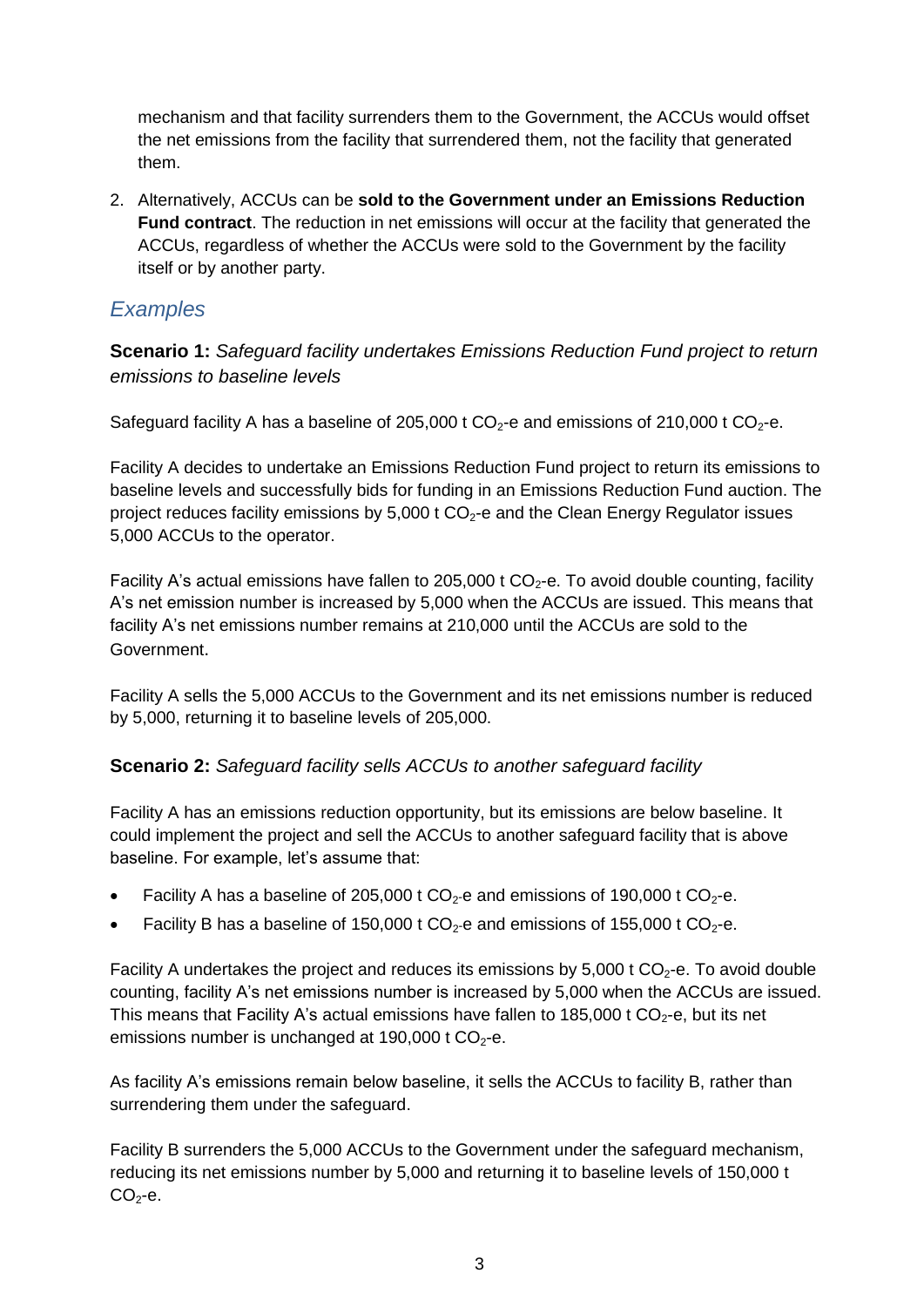| <b>Facility A</b>    |         | Facility B           |         |
|----------------------|---------|----------------------|---------|
| <b>Baseline</b>      | 205,000 | <b>Baseline</b>      | 150,000 |
| Actual emissions     | 185,000 | Actual emissions     | 155,000 |
| Net emissions number | 190,000 | Net emissions number | 150,000 |

#### **Summary of final outcomes for facility A and facility B**

### **Scenario 3:** *Safeguard facility sells ACCUs to an Emissions Reduction Fund project proponent*

Facility A chooses to sell ACCUs to an Emissions Reduction Fund project proponent that needs additional ACCUs to fulfil an Emissions Reduction Fund contract, as its project has delivered less than expected. Let's assume that:

- Facility A has a baseline of 205,000 t  $CO<sub>2</sub>$ -e and emissions of 190,000 t  $CO<sub>2</sub>$ -e.
- A project proponent has an Emissions Reduction Fund contract to deliver 100,000 ACCUs to the Government, but its project has only generated 95,000 ACCUs to date.

Facility A undertakes an emissions reduction project and reduces emissions by 5,000 t  $CO<sub>2</sub>$ -e. To avoid double counting, facility A's net emissions number is increased by 5,000 when the ACCUs are issued. This means that Facility A's actual emissions have fallen to 185,000 t  $CO_2$ -e, but its net emissions number is unchanged at 190,000 t  $CO_2$ -e.

Facility A sells the 5,000 ACCUs to the project aggregator.

The project aggregator sells the 5,000 ACCUs to the Government under contract. As the ACCUs are being sold to the Government under an Emissions Reduction Fund contract, the ACCUs are deducted from the net emissions number of the facility that generated them. Facility A's net emissions number is reduced to 185,000 t  $CO<sub>2</sub>$ -e.

#### **Scenario 4:** *Safeguard facility reduces electricity use*

Facility A has an energy efficiency project under the Emissions Reduction Fund which reduces their electricity use. Let's assume that:

facility A has a baseline of 205,000 t  $CO<sub>2</sub>$ -e and emissions of 190,000 t  $CO<sub>2</sub>$ -e.

Facility A undertakes the project and reduces indirect emissions from electricity use by 5,000 t  $CO<sub>2</sub>$ -e. The safeguard mechanism only covers direct emissions, so facility A's actual emissions do not change, however, demand for electricity falls, reducing the direct emissions of one or more electricity generators by  $5,000$  t CO<sub>2</sub>-e.

To avoid double counting, facility A's net emissions number is increased by 5,000 when the ACCUs are issued. Facility A's net emissions number increases to 195,000 t  $CO<sub>2</sub>$ -e.

Facility A sells the 5,000 ACCUs to the Government, thereby obtaining a direct financial benefit for improving energy efficiency. Facility A's net emissions number is reduced by 5,000 once the ACCUs are received by the Government, returning its net emissions number to 190,000 t  $CO<sub>2</sub>$ -e.